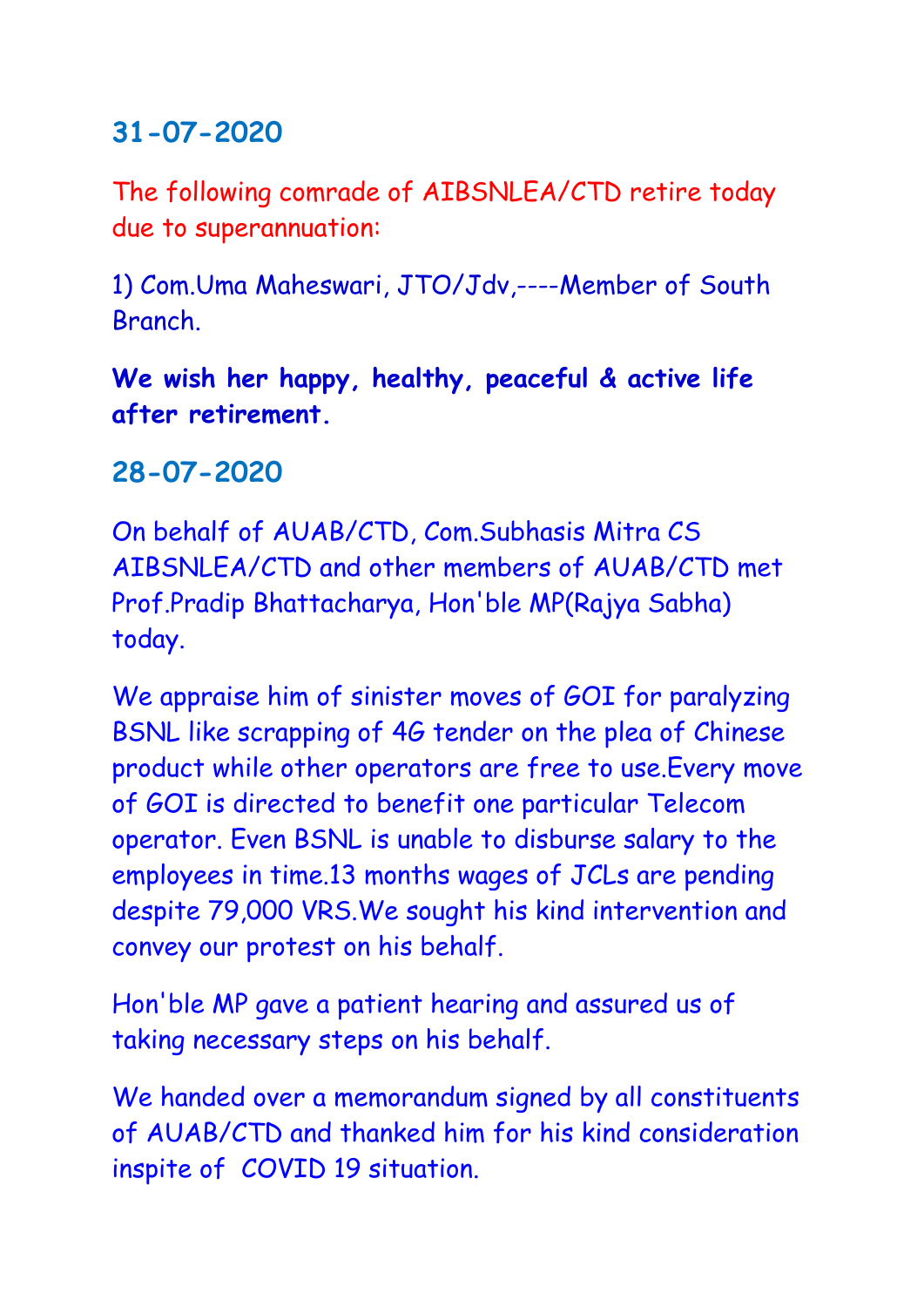#### **27-07-2020**

**Beloved Sri Akhil Chandra Sarkar,DGM(Fin/IFA), ETR is no more with us. He passed away today morning. We deeply mourn the sudden demise and convey our deepest condolence to the bereaved family. May his soul rest in peace.**

## **21-07-2020**

An emergent CEC Meeting of AIBSNLEA/CTD held on 19- 07-2020 (Sunday ) at 5 PM via **video conferencing through Google meet.** 

CP Com.Tridip Chakraborty presided over the meeting and the meeting was convened by CS Com.Subhasis Mitra. We have the honour to have our GS Com.S.Sivakumar to take part in the meeting. Com. Prasun Kumar Mukhopadhyay our Chief Advisor was also present.

Our dynamic GS in his address firstly congratulated CS & CP for arranging this CEC meeting via video conferencing through Google Meet and giving him an opportunity to interact with CTD COBs, BS,BPs & CWC Members under the prevailing Corona Epidemic situation.

GS condemned the BSNL Management for the delay in 4G launching instead conducting the untimely 2nd MVP . He mentioned about the letter our Association has already given to CMD to defer the 2nd MVP to Dec 2020 considering the various problems due to the current COVID-19 epidemic situation. AIBSNLEA had a meeting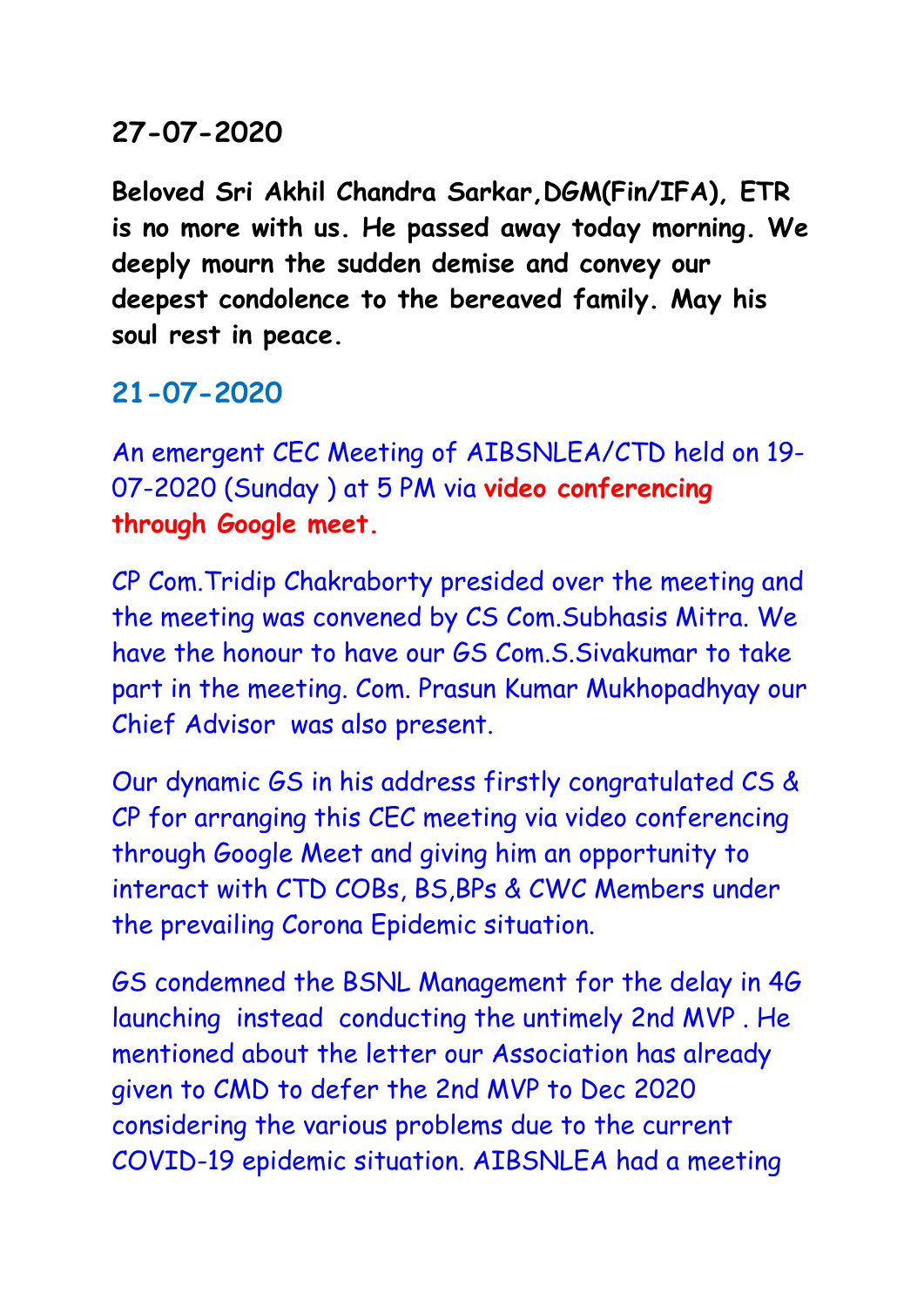with CMD in this regard. But the Management is going to conduct in Aug 2020 as per the notification already issued. GS stressed in his speech that AIBSNLEA has clearly told CMD that if any untoward incident happens in conducting the 2nd MVP then the BSNL Management will be solely responsible for that and AIBSNLEA is doubting that whether the 2nd MVP will be conducted by the BSNL Management in a free and fair manner. Any way now AIBSNLEA has started the campaign for 2nd MVP from 1st July 2020.

Comrade GS in his deliberation appraised the house about the situation prevailing in BSNL.

He clearly mentioned that AIBSNLEA is the only association who is always working for safe guarding the interest of its Members/Executives.

AIBSNLEA very strongly taken up the burning issues relating to the Executives including our Young BR/DR Comrades for early settlement with continuous dialogue with the Management.

GS on mentioning our achievements he recalled the Mega promotions to fill up all the vacancies in almost all Cadres resulting about 14,000 Executives have been promoted in June-July, 2018 and Nov,2018 , E1+ 5 increments benefit to JTOs/JAOs and regarding Superannuation benefits to directly recruited employees on our persuasion BSNL Board has increased the contribution from 3% to 5% but we are continuously demanding 12% contribution. CMD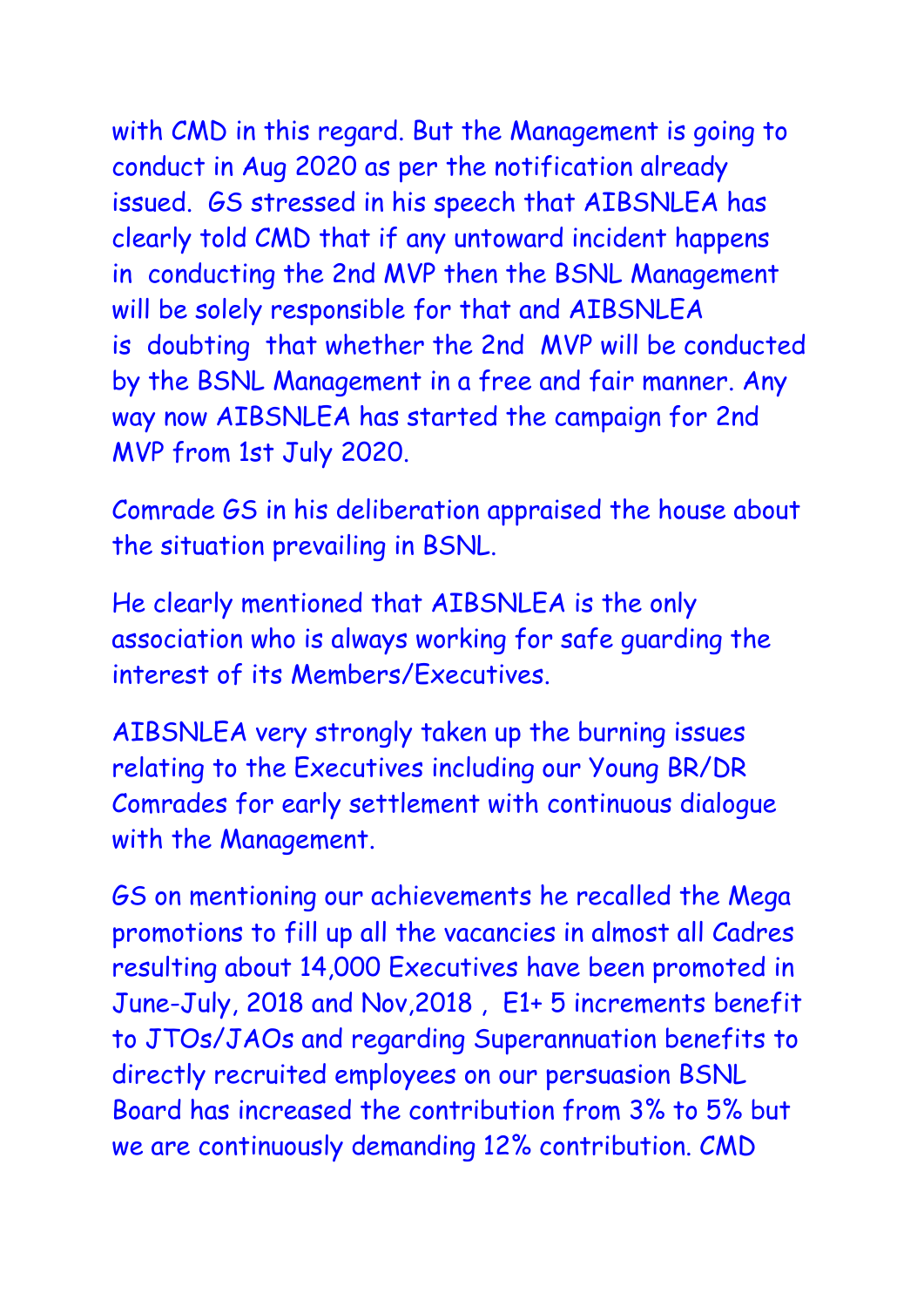BSNL assured to increase further 2% in the contributions to the Superannuation benefits by March, 2019 but remain pending due to Financial Crunch in BSNL. AIBSNLEA will continue its efforts in this regard. AIBSNLEA is continuously fighting for the implementation of standard pay scales E2 and E3, Rs. 22820/- Pay Fixation case of JTOs/JAOs post recruited 2007 and many more.

Comrade GS, on talking about the support of the like minded association to us in the 2nd MVP informed that AIBSNLEA had a detailed discussion with GS, SEWA BSNL Respected Shri N.D. Ram ji and Chief Patron of SEWA BSNL Respected Shri P.N. Perumal ji explaining the unconditional support of AIBSNLEA extended to SEWA BSNL for the past 4 years and GS categorically mentioned that AIBSNLEA is the only Executive Association supported the views of SEWA BSNL.

GS also said AIBSNLEA views on CPSU CH proposalis a documentary proof that AIBSNLEA is always safe guarding the interest of all the SC & ST brothers working in BSNL and SEWA has told they will be supporting AIBSNLEA in the 2nd MVP.

Finally before summing up Comrade GS had clearly said, we, the AIBSNLEA always believe on doing work on ground level and we work for the whole Executive Fraternity. But others the so called majority association and the DR association calling themselves being the saviours of Youngsters and spreading the mischievous campaign.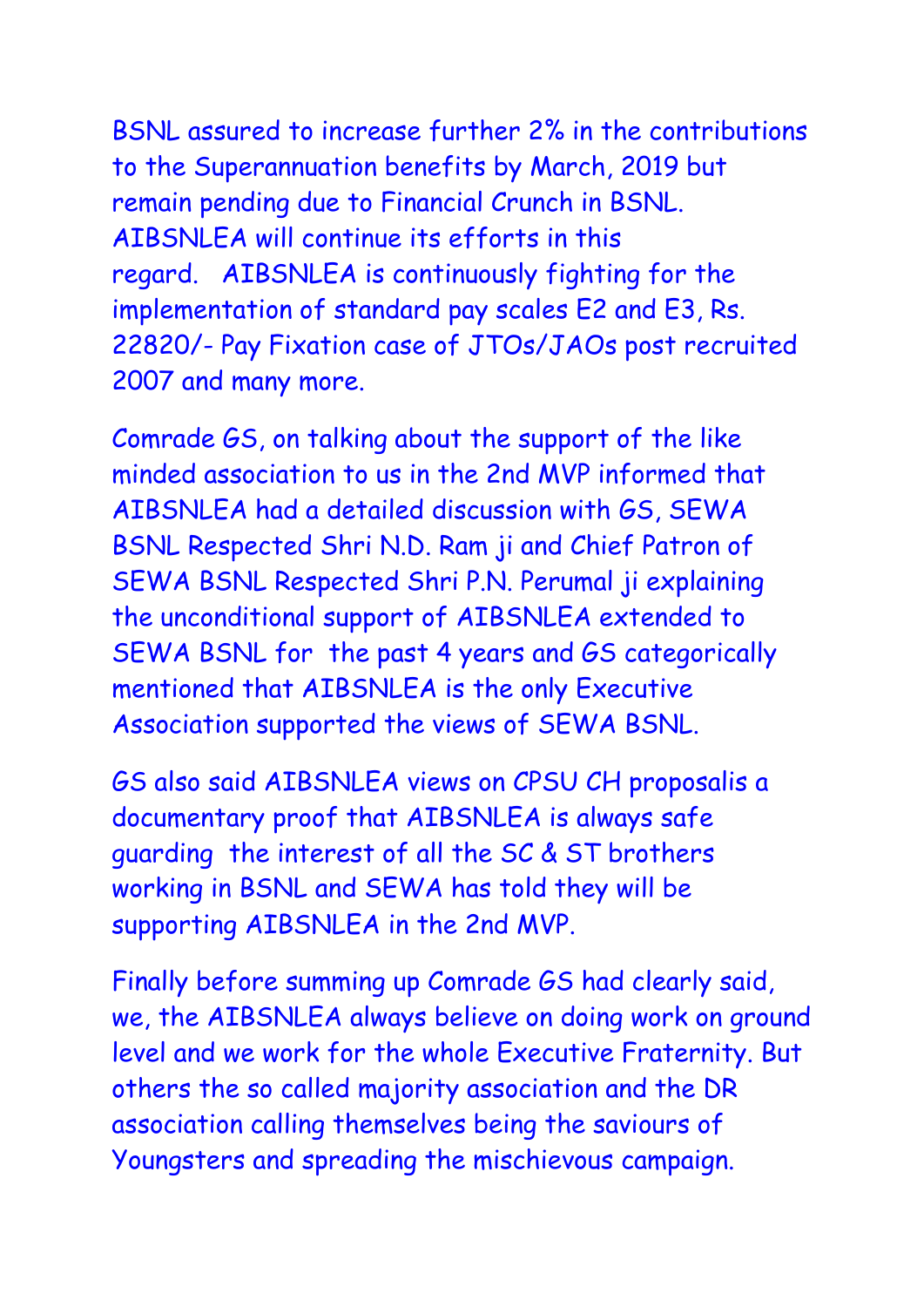So Comrades, Vote for AIBSNLEA in the coming 2nd MVP.

CS in his speech thanked everyone for taking part in the maiden video conference for our preparation for the coming 2nd MVP. The meeting ended with thanks to the chair.

# **16-07-2020**

Today Lunch Hour demonstration was conducted under the AUAB programmes at Telephone Bhawan CGM CTD Circle office against anti PSU including BSNL policy of Modi Government. Immediately 4G spectrum to BSNL, revival of BSNL, salary on Last working day, society due payment, pending Wage to contract workers.On behalf of AIBSNLEA/CTD , Com. Subhasis Mitra CS /CTD, attended the demonstration. In his speech he explained the demands of AUAB programmes for the gathering , maintaining the physical distancing with black badge wearing.

## **15-07-2020**

An emergent CEC Meeting of AIBSNLEA/CTD will be held on 19-07-2020 (Sunday ) at 5 PM via **video conferencing through Google meet.** 

**To take part you should have a gmail email id and have to download the Google meet App from play store. 15 minutes before link will be sent to your WhatsApp.** Please participate positively. Com.GS ,OS( E )